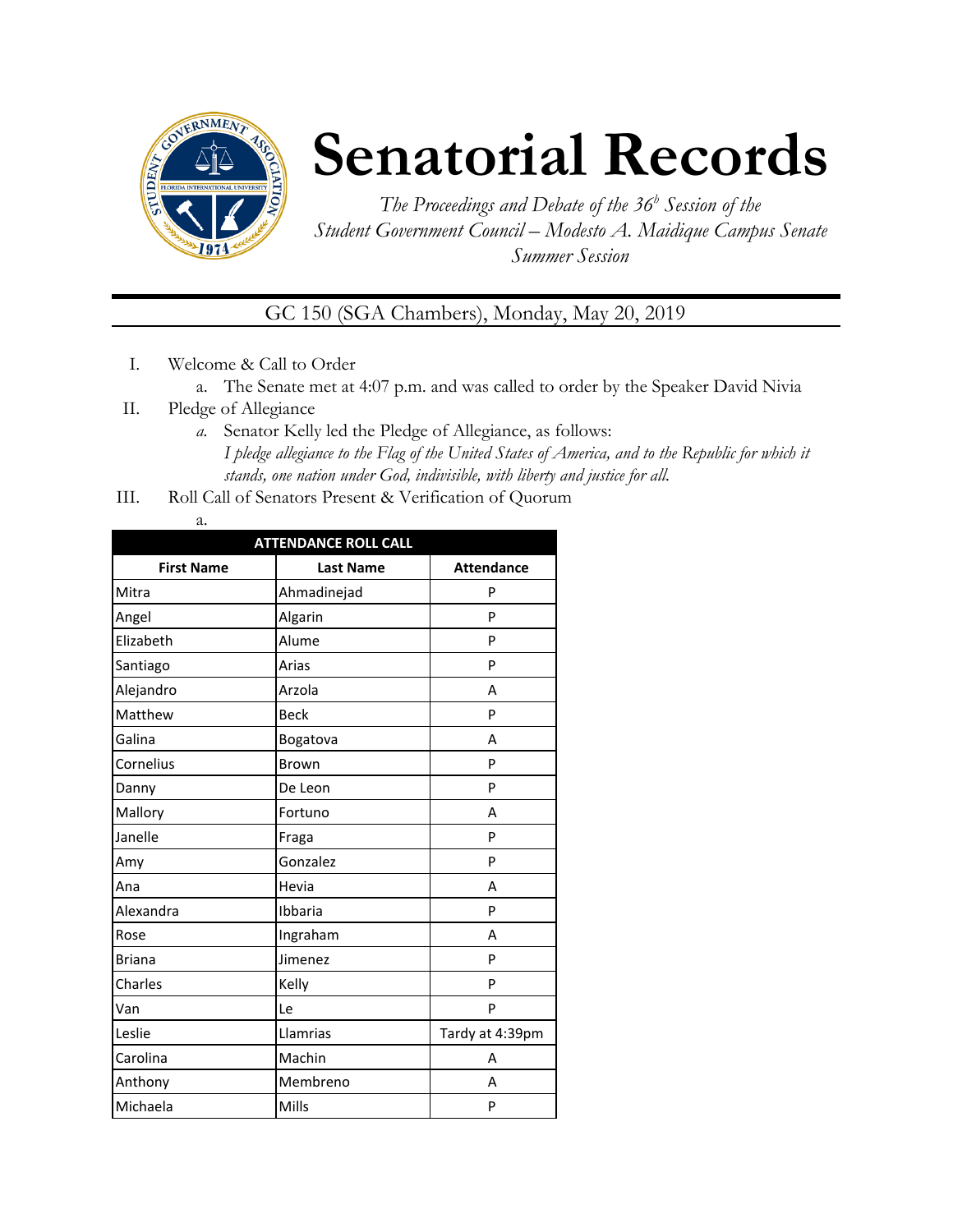| Afsaana                 | Mohammad      | A                  |
|-------------------------|---------------|--------------------|
| Cameron                 | Moody         | A                  |
| Marko                   | Nikitovic     | A                  |
| David                   | Nivia         | P                  |
| Karla                   | Perez         | P                  |
| Gabriella               | Ponce         | P                  |
| Zackrey                 | Powers        | P                  |
| Molly                   | Schantz       | A                  |
| Jonathan                | Soufia        | P                  |
| Elizabeth               | Vazquez       | A                  |
| Bertha                  | Vera          | A                  |
| Sophia                  | Viterri       | P                  |
| Leila                   | Zahedi        | А                  |
| VACANT                  | VACANT        |                    |
| VACANT                  | VACANT        |                    |
| VACANT                  | <b>VACANT</b> |                    |
| <b>SENATE SEATS</b>     | 38            |                    |
| <b>VACANT SEATS</b>     | 3             | QUORUM             |
| <b>SENATORS PRESENT</b> | 21            | <b>ESTABLISHED</b> |
| <b>AMT FOR QUORUM</b>   | 18            |                    |

b. Roll was called and Quorum was verified with 21 Senators present.

- IV. Approval of the Minutes from April 15<sup>th</sup>, 2019
	- a. Senator Kelly moves to approve the minutes from April 15th, 2019. Senator DeLeon seconds. Motion passes.
- V. Adoption of the Agenda
	- a. Senator Algarin moves to adopt the agenda. Senator Beck seconds. Motion passes.
- VI. Invited Speakers
- VII. Committee Reports
	- a. Finance Committee
		- i. No
		- ii. If you have any questions, please contact sga.financecom@gmail.com
	- b. Rules, Legislation, and Judiciary Committee
		- i. No report
		- ii. If you have any questions, please contact sga.rljcommittee@gmail.com
	- c. Operational Review Committee
		- i. Will be meeting with past ORC Chair to discuss duties and responsibilities.
		- ii. If you have any questions, please contact fiusga.orc@gmail.com
	- d. Internal Affairs Committee
		- i. For any who have changed your majors and it does not match your delegation, please reach out to me and let me know.
		- ii. This week I will be checking the mandatory hours. Remember you have to complete 3 office hours each week.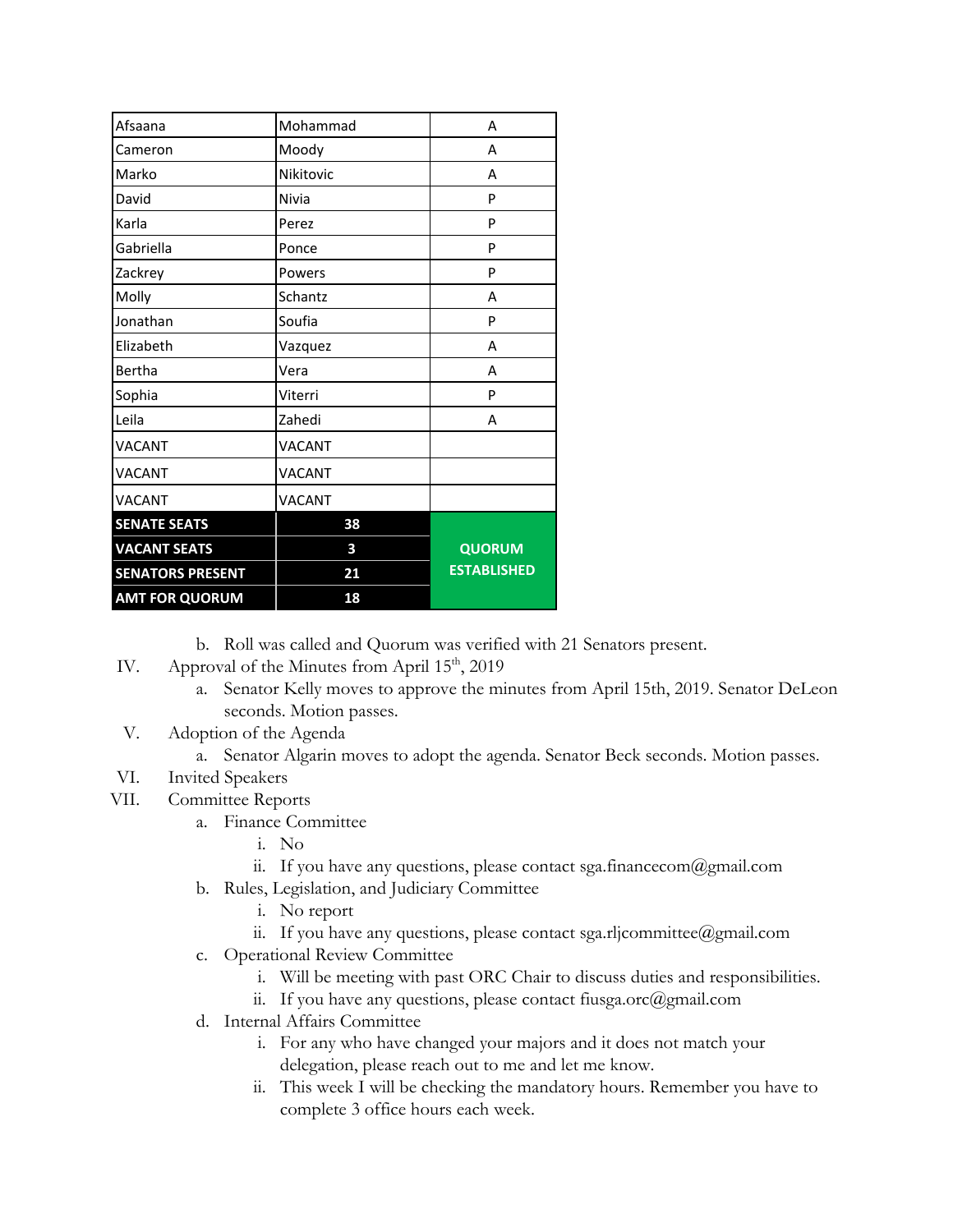- iii. Please make sure to read the Statues of the MMC Legislative and make sure you know your requirements as Senators.
- iv. If you have any questions, please contact sga.iacommittee@gmail.com
- e. Student Advocacy Committee
	- i. Laid out expectations for each member in the committee.
	- ii. If you have any questions, please contact sga.sacommittee@gmail.com
- f. Graduate and Professional Students Committee
	- i. Our first meeting will be tomorrow at 3:15pm. We will decide the positions within the committee meaning we will decide who will be the last member of the finance committee for the graduate senator
	- ii. We will look into the proposed adjustments for our Standards of Operations.
	- iii. Meeting with University Graduate School to review the lessons learned on GSAW.
	- iv. If you have any questions, please contact GPSC@fiu.edu

### VIII. Executive Board Reports

- a. Speaker of the Senate
	- i. Orientation is coming up and we would need volunteers to sign up by tonight at 11:59 PM. Link was emailed. Only 5 senators have signed up as of right now. Take a minute to sign up right now.
		- 1. <https://doodle.com/poll/y9fq2pe3k6taztne>
	- ii. Orientation for Senators is Tuesday and Thursday from 5 to 7 PM in SGA office. Please respond to emails for RSVP.
	- iii. Senator Membreno resigns
	- iv. If you want me to add something to the agenda please email me and contact me by Friday 6 PM.
	- v. Fill out your office hours by Monday 5/20 at 11:59 PM. Email with link sent out.
		- 1. https://fiu.campuslabs.com/engage/submitter/form/start/281120
	- vi. Marketing Ad-Hoc, reach out to me if interested in chairing or want to be involved in this committee.
	- vii. Leadership Meetings will be every other week when senate is not hosted that week.
	- viii. Everyone should be on the WhatsApp chat. If not please reach out to me now so I can add you. Link was on email I sent out last week.
	- ix. I expect all senators to read all the Legislative statutes by this Sunday. I might train the idea of asking senators questions about it throughout summer.
	- x. If you have any questions, please email sgaspeaker@fiu.edu
- b. Speaker Pro Tempore
	- i. Today we met with Michelle and Jose Toscano to talk about the budget and the budget process.
	- ii. If you have any questions, please email sgaprotemp@fiu.edu
- c. President Rosell.
	- i. Cabinet applications are open. Will begin interviews tomorrow.
	- ii. BOT meeting coming up in mid June.
	- iii. Please make sure to fill out the doodle for orientation.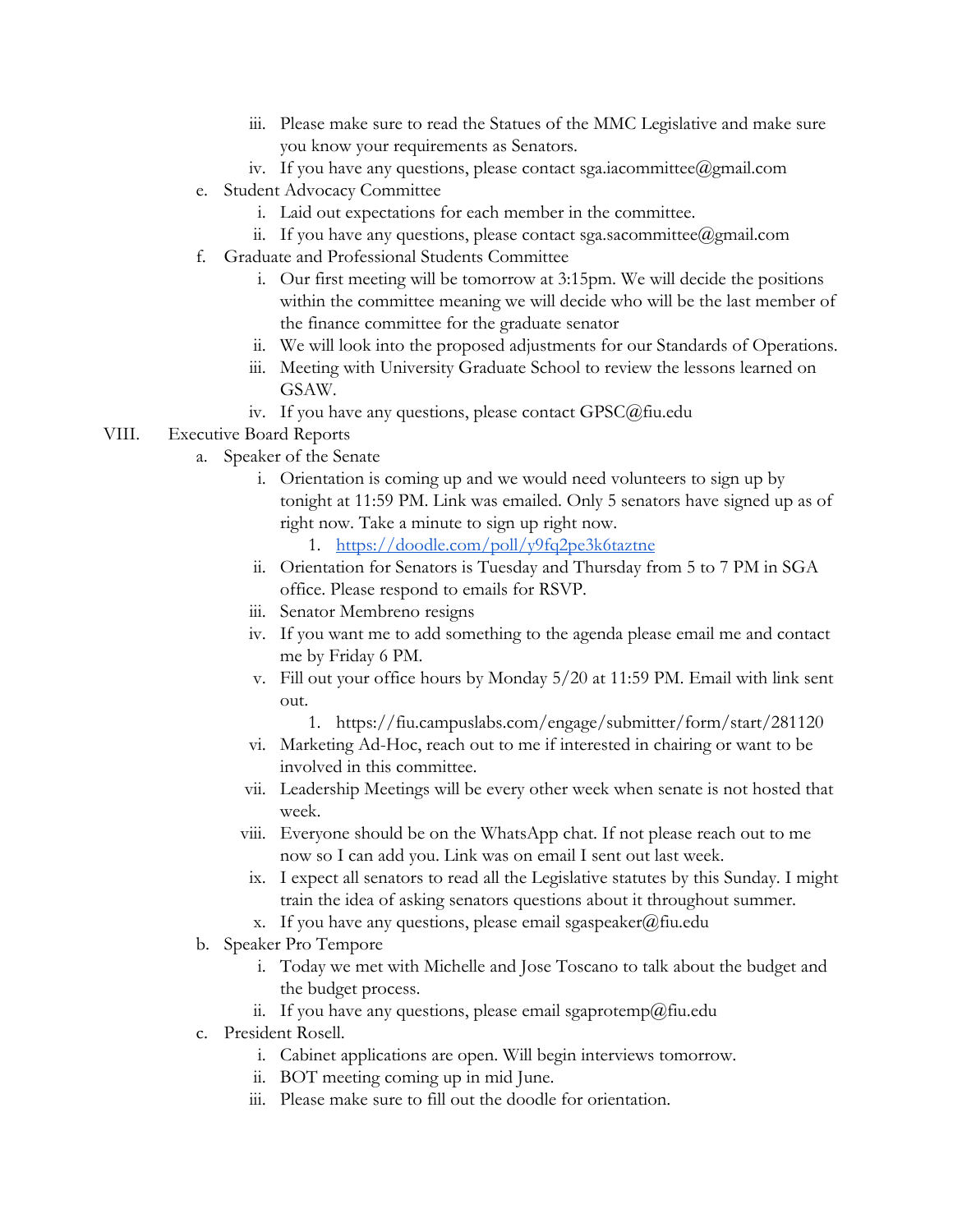- iv. If you have any questions, please email sgapres $@$ fiu.edu
- d. Vice President Ojeda
	- i. If you have any questions, please email sgavp@fiu.edu
- e. Comptroller (VACANT)
	- i. If you have any questions, please email sgacomp@fiu.edu
- f. Chief Justice Rodriguez
	- i. If you have any questions, please email sgajud@fiu.edu
- IX. Special Orders
	- a. There were none.
- X. Vetoed Legislation
	- a. There were none.
- XI. Second Readings
	- a. There were none.
- XII. Unfinished Business
	- a. There were none.
- XIII. New Business
	- a. Elections of Finance Committee Senators
		- i. Senator Kelly moves to open the floor for nominations for Finance Committee Senators. Senator Algarin seconds. Motion passes.
			- 1. Senator Ponce nominates Senator Perez. Senator Perez accepts.
			- 2. Senator Beck nominates Senator DeLeon. Senator DeLeon accepts.
			- 3. Senator Fraga nominates Senator Brown. Senator Brown accepts.
			- 4. Senator DeLeon nominates Senator Mills. Senator Mills respectfully declines.
			- 5. Senator Algarin nominates Senator Alume. Senator Alume accepts.
			- 6. Senator Beck moves to close the floor for nominations. Senator Fraga seconds. Motion passes.
		- ii. Cornelius Brown Presentation
			- 1. Question and Answer Period
				- a. Senator Beck moves to close question and answer period. Senator Kelly seconds. Motion passes.
		- iii. Danny DeLeon Presentation
			- 1. Question and Answer Period

## *Point of Personal Privilege for mitra at 4:45; Dismissed*

- iv. Elizabeth Alume Presentation
	- 1. Question and Answer Period
		- a. Senator Beck moves to close question and answer period. Senator Powers seconds. Motion passes.
- v. Karla Sofia Perez Presentation
	- 1. Question and Answer Period
		- a. Senator Beck moves to close question and answer period. Senator Fraga seconds. Motion passes.
- b. Senator Kelly moves to go into a 10 minute discussion period. Senator Algarin seconds. Motion passes.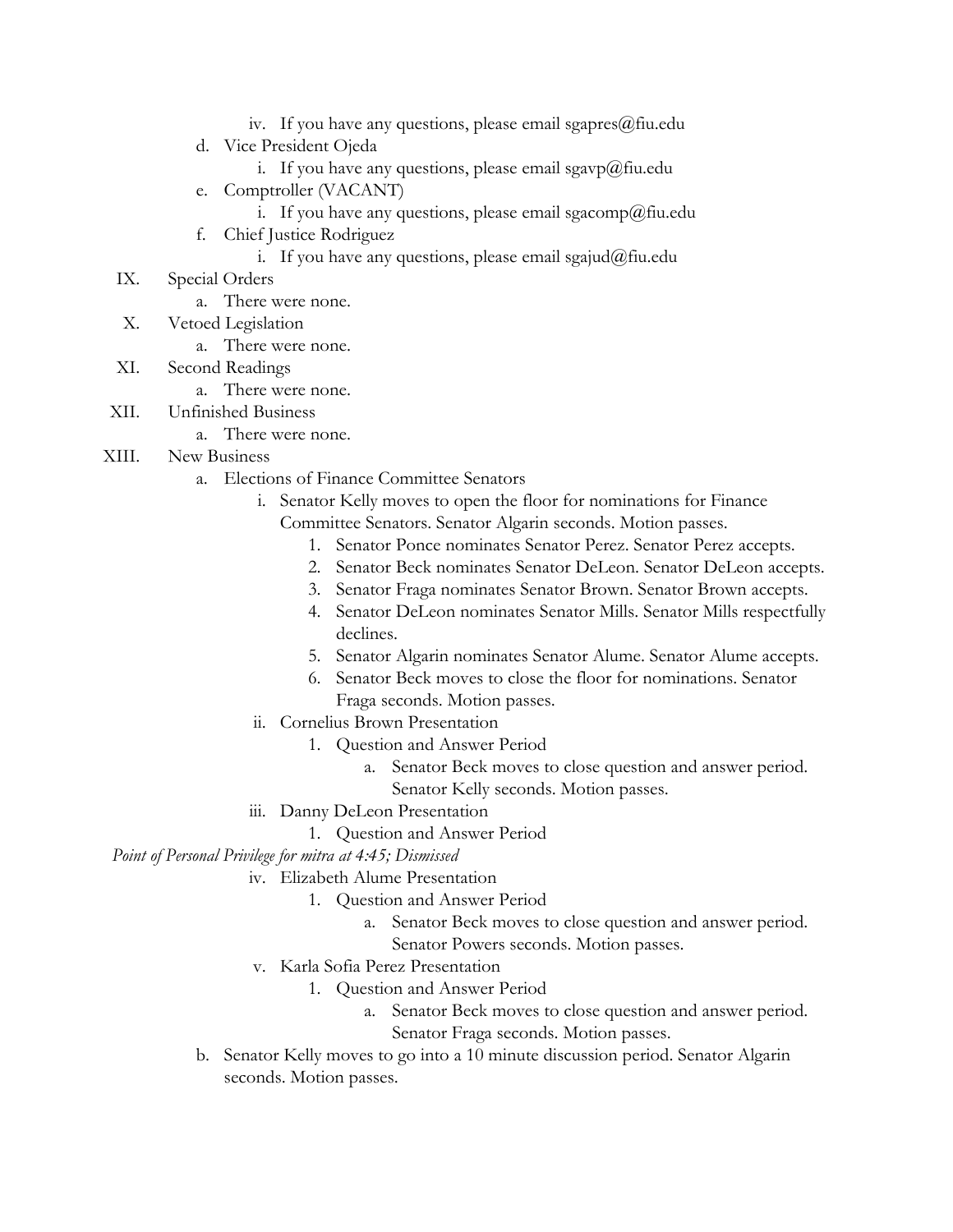- i. Senator Algarin moves to close discussion period. Senator Powers seconds. Motion passes.
- c. Senator Beck moves to go into voting procedure. Senator Fraga seconds. Motion passes

|                   | $\ddot{i}$ .     |                                     |      |                      |
|-------------------|------------------|-------------------------------------|------|----------------------|
|                   |                  | <b>VOTE ON</b><br><b>Attendance</b> |      |                      |
| <b>First Name</b> | <b>Last Name</b> |                                     | Vote | <b>REASON</b>        |
| Mitra             | Ahmadinejad      | Α                                   |      | Elizabeth, Danny     |
| Angel             | Algarin          | P                                   |      |                      |
| Elizabeth         | Alume            | P                                   |      |                      |
| Santiago          | Arias            | P                                   |      | Elizabeth, Danny     |
| Alejandro         | Arzola           | Α                                   |      |                      |
| Matthew           | <b>Beck</b>      | ${\sf P}$                           |      | Elizabeth, Danny     |
| Galina            | Bogatova         | Α                                   |      |                      |
| Cornelius         | Brown            | P                                   |      |                      |
| Danny             | De Leon          | P                                   |      |                      |
| Mallory           | Fortuno          | Α                                   |      |                      |
| Janelle           | Fraga            | P                                   |      | Elizabeth, Danny     |
| Amy               | Gonzalez         | P                                   |      | Elizabeth, Danny     |
| Ana               | Hevia            | A                                   |      |                      |
| Alexandra         | Ibbaria          | P                                   |      | Elizabeth, Danny     |
| Rose              | Ingraham         | Α                                   |      |                      |
| <b>Briana</b>     | Jimenez          | ${\sf P}$                           |      | Elizabeth, Danny     |
| Charles           | Kelly            | ${\sf P}$                           |      | Elizabeth, Danny     |
| Van               | Le               | ${\sf P}$                           |      | Elizabeth, Cornelius |
| Leslie            | Llambias         | P                                   |      |                      |
| Carolina          | Machin           | Α                                   |      |                      |
| Anthony           | Membreno         | Α                                   |      |                      |
| Michaela          | Mills            | ${\sf P}$                           |      |                      |
| Afsaana           | Mohammad         | Α                                   |      |                      |
| Cameron           | Moody            | Α                                   |      | Elizabeth, Danny     |
| Marko             | Nikitovic        | A                                   |      |                      |
| David             | Nivia            | P                                   |      | Elizabeth, Karla     |
| Karla             | Perez            | ${\sf P}$                           |      |                      |
| Gabriella         | Ponce            | ${\sf P}$                           |      |                      |
| Zackrey           | Powers           | P                                   |      | Elizabeth, Danny     |
| Molly             | Schantz          | A                                   |      |                      |
| Jonathan          | Soufia           | ${\sf P}$                           |      | Elizabeth, Danny     |